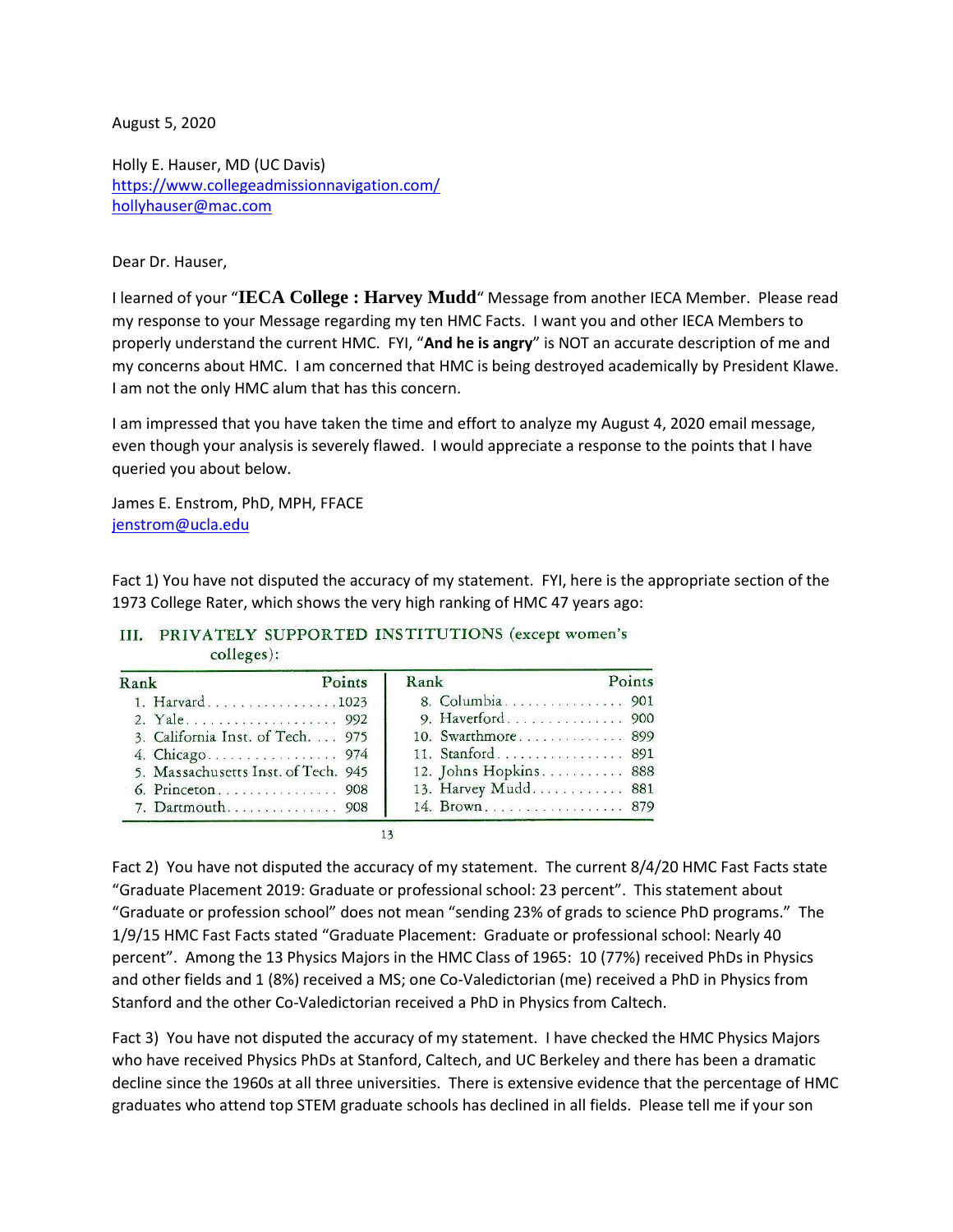applied to and was accepted at any of the top computer science graduate schools (Carnegie Mellon, MIT, Stanford, UC Berkeley). The U Chicago computer science graduate school is ranked #30 (see [https://www.usnews.com/best-graduate-schools/top-science-schools/computer-science-rankings\)](https://www.usnews.com/best-graduate-schools/top-science-schools/computer-science-rankings).

Fact 4) You have not disputed the accuracy of my statement. My contention is the HMC is violating its original Mission Statement based on the evidence that I have presented in my ten facts. HMC students cannot "assume leadership in their fields" as "engineers, scientists, and mathematicians" if they have only a BS degree and a high initial salary.

Fact 5) You have not disputed the accuracy of my statement. HMC "now preferentially selects females and minority students" as explained in the two cited references and elsewhere. The percentage of white male students has declined from about 95% in the 1960s to about 15% now and this is NOT a merit-based decline.

Fact 6) You have not disputed the accuracy of my statement. HMC tuition has gone up much faster than inflation and faster than at other colleges and is now essentially the highest tuition in the US. President Klawe is among the highest paid college presidents in the US.

Fact 7) You have not disputed the accuracy of my statement. Please comment on my evidence that "HMC professors have these political leanings: 65% very liberal, 32% liberal, and 3% conservative. There are NO conservative professors under the age of 50." A HMC student cannot receive an objective college education with that level of liberal domination. Can you or your son name a single conservative HMC professor?

Fact 8) You have not disputed the accuracy of my statement. There is overwhelming evidence that HMC has embraced the BLM Movement since June. Please read the June 3, 2020 HMC "Statement of Solidarity" with BLM: [https://docs.google.com/document/u/1/d/e/2PACX-](https://docs.google.com/document/u/1/d/e/2PACX-1vR9P0Z4aolVclypiYYGQQz3Zp2prOVAo9dZsGuJi4CQImxDHRmthmjpEpH0jTGzdgmUoNKPowKNC6RL/pub)[1vR9P0Z4aolVclypiYYGQQz3Zp2prOVAo9dZsGuJi4CQImxDHRmthmjpEpH0jTGzdgmUoNKPowKNC6RL/pu](https://docs.google.com/document/u/1/d/e/2PACX-1vR9P0Z4aolVclypiYYGQQz3Zp2prOVAo9dZsGuJi4CQImxDHRmthmjpEpH0jTGzdgmUoNKPowKNC6RL/pub) [b](https://docs.google.com/document/u/1/d/e/2PACX-1vR9P0Z4aolVclypiYYGQQz3Zp2prOVAo9dZsGuJi4CQImxDHRmthmjpEpH0jTGzdgmUoNKPowKNC6RL/pub) . Furthermore, you made a false statement about me when you wrote: "'Black Lives Matter,' a position with which this author clearly and vehemently disagrees." I provide profound evidence in Fact 9) that Black Lives Matter a GREAT deal to me.

Fact 9) You have not disputed the accuracy of my statement. Indeed, you completely ignored the disrespect shown at HMC for Dr. Chrissy Lawrence in 2015 and you grossly misrepresented my 2015 disinvitation to speak at HMC. I was disinvited because I made the following ENTIRELY ACCURATE statement about the entirely inappropriate 2015 HMC Commencement Speaker Mary D. Nichols, JD: "I can make a strong case that she is the most dishonest and unethical government official in California." As part of the documentation of the accuracy of my statement, please listen to the three-minute 2010 statement by my BROTHER Jon Cloud of San Diego:

<http://scientificintegrityinstitute.org/Cloud042210.wav> (this .wav file plays on an iPhone or similar device). Note the historically important sentences that he cites from memory. Also, please listen to the nine-minute 2012 statement by my BROTHER Randy Thomas of Watts:

<http://scientificintegrityinstitute.org/thomas.mp3> . These links are clearly shown on page 5 of the PDF cited in Fact 9 of my August 4 email[: www.scientificintegrityinstitute.org/HMCBlock011219.pdf](http://www.scientificintegrityinstitute.org/HMCBlock011219.pdf) . Nichols and her corrupt regulatory agency destroyed the careers of my BROTHERs Jon and Randy and you ignored all of this in your "**And he is angry**" summary. You certainly did not do "a very careful reading of his letter and references."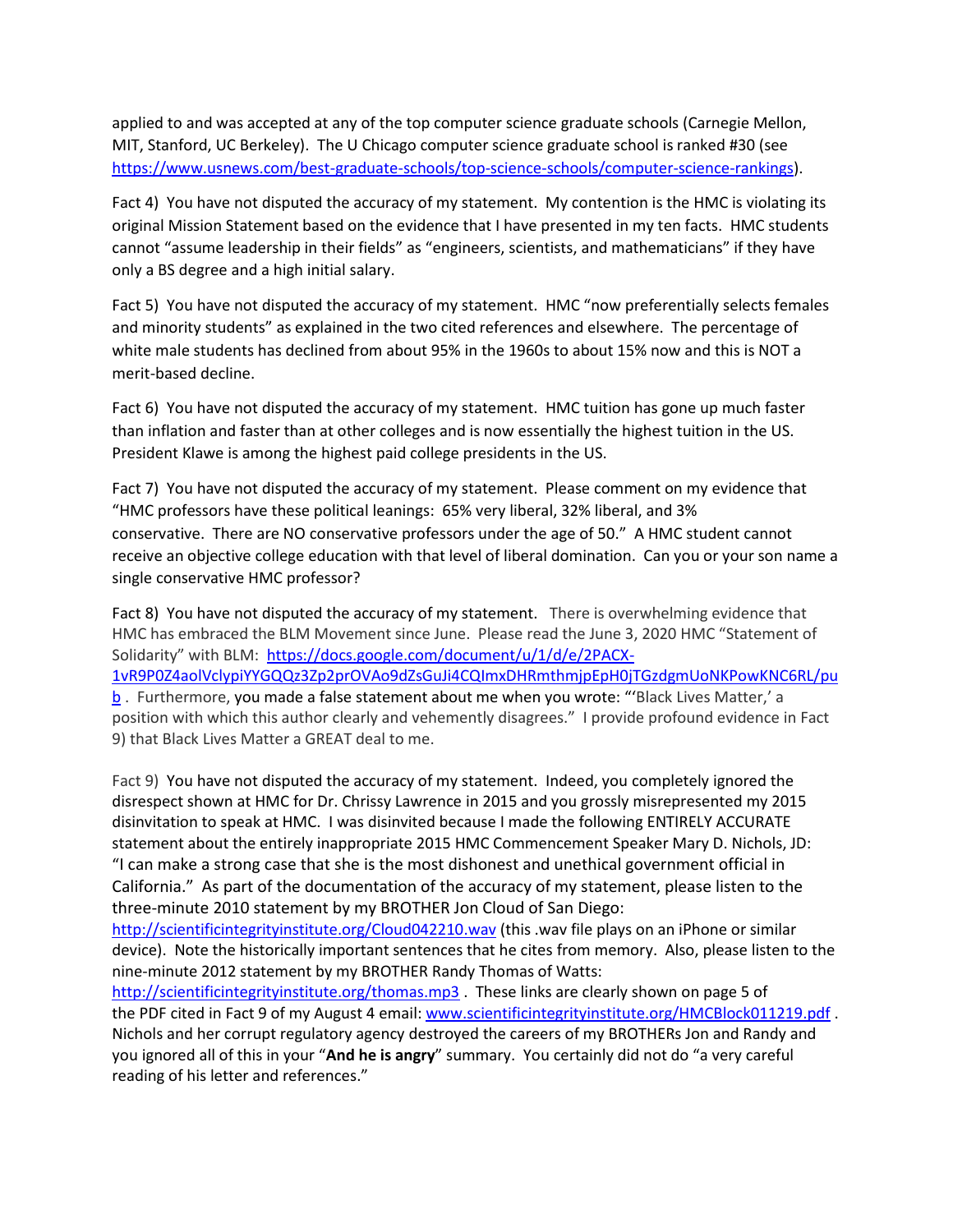Fact 10) You have not disputed the accuracy of my statement. Indeed, you made a false statement about me by claiming "Again, this is an author who is seemingly very angry about efforts to include people of color in academia and STEM." I strongly support merit-based inclusion of people of color in academia and STEM, just like I strongly support my blue-collar BROTHERS Jon and Randy. What I am really concerned about is the extensive evidence that "President Klawe . . . is playing a major national role in the current AAAS *deconstruction* of science and the scientific method." However, the evidence of *deconstruction* is too complicated to present and explain in this email message.

Begin forwarded message:

**From:** Holly Hauser

**Date:** August 4, 2020 at 2:35:46 PM CDT **Subject: RE: IECA College : Harvey Mudd Reply-To:** IECAONLINE-college@ConnectedCommunity.org

IECA Member Network

## **[IECA College](https://network.iecaonline.com/communities/community-home/digestviewer?tab=digestviewer&CommunityKey=b779c83f-768a-412d-adb7-9da69906fb56)**

[Post New Message](mailto:IECAONLINE-college@ConnectedCommunity.org)

[Re: Harvey Mudd](https://network.iecaonline.com/communities/community-home/digestviewer/viewthread?MessageKey=7a3d1861-eb0e-4b6d-9941-d365a899939d&CommunityKey=b779c83f-768a-412d-adb7-9da69906fb56&tab=digestviewer#bm7a3d1861-eb0e-4b6d-9941-d365a899939d)

[Reply to Sender](mailto:hollyhauser@mac.com?subject=Re:+Harvey+Mudd)  [Privately](mailto:hollyhauser@mac.com?subject=Re:+Harvey+Mudd)

Aug 4, 2020 3:36 PM **[Holly Hauser](https://network.iecaonline.com/network/members/profile?UserKey=097ec7a7-fc8b-4c4a-a233-d5472d9d6ed0)** 

Of course, I also received this email. I think everyone did. But I would like to respond, even though I initially felt this diatribe did not warrant a response. So, please forgive my rather long email!

**Please understand - after a very careful reading of his letter and references, it appears that this is what happened... info all referenced in his documentation. This is an HMC alum who asked to speak at a physics event. He was welcomed to campus and given a speaking date. But, in the meanwhile, another speaker was invited to graduation. He**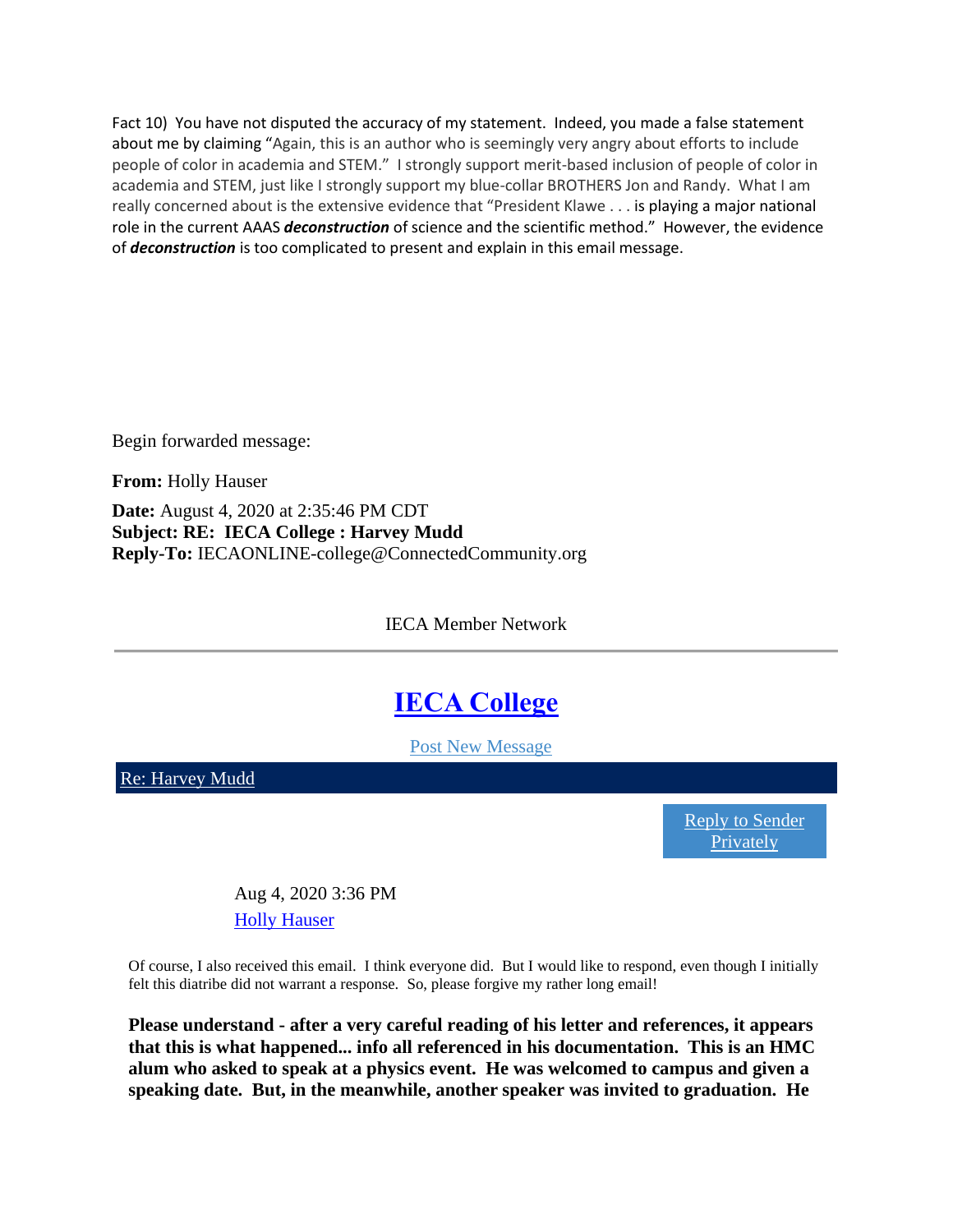**sent a nasty email to the STUDENT who had invited that speaker. She forwarded the email to HMC administration, who responded: "While we are open to having speakers on campus with differing points of view, I think it is untenable for one of our speakers to attack another in such a fashion, especially in an email to a current student who will be attending commencement. " He was disinvited. And he is angry.**

I read this wild email last night in great detail, as my child, who happens to be a white man, graduated from HMC with a dual degree in mathematics and computer science in May 2020 and will start his PhD in CS/ machine learning at the University of Chicago in September. Most of his friends are also entering PhD programs, with Cornell's operations research program the one I think a couple of his friends have chosen. My son had several other options. During his time at Mudd he published original research with a professor, and has been supported in presenting his work at both US and international mathematics academic conferences.

So, I will comment on each of his points and I hope you will forgive me... my son and I assumed those who received this would know enough about HMC to just hit delete, but since it's a small school and these are serious charges, perhaps it's better to look at them critically. Especially as I now see this thread weaving through our forum, elevating this voice - a voice which to me sounds filled with hatred, racism and sexism.

To the 10 points:

1. Ranking. HMC does consistently top the Payscale rankings as the highest paid graduates in the United States. [www.payscale.com/research/US/School=Harvey\\_Mudd\\_College/....](https://www.payscale.com/research/US/School=Harvey_Mudd_College/Salary) #1 for pay, #1 for return on investment. It is ranked #23 in liberal arts colleges by US News. I don't know how the formulas differ from the 1973 College Rater to the 2020 US News, but I don't necessarily think the US News rankings fairly represent all aspects of a great education. That having been said, HMC remains a highly ranked college.

2. Lower portion of students pursuing graduate degrees. Context please? I don't know what he is comparing to... but sending 23% of grads to science PhD programs is pretty impressive. According to CBS news' reporting from the National Science Foundation, Harvey Mudd College was second only to Caltech and above MIT (3rd) in the number of students per capita going on to receive engineering and science PhDs between 1997-2006. Sorry if my data is slightly out of date; I have only so much time to refute this nonsensical letter. [www.cbsnews.com/news/....](https://www.cbsnews.com/news/top-50-schools-that-produce-science-phds/)

3. The number who go to the "best" schools has declined... and here the author references only his own website. Specifically, if you read his reference, he got his Physics PhD at Stanford and wonders why fewer HMC students are attending Stanford for their PhDs in Physics... He looks ONLY at Stanford (because the "best schools" is one school, his school) and ONLY at Physics PhDs (because that's what he has, a PhD in Physics from Stanford). So, you decide. Is that information relevant to you?

4. Yes. The first part of this is true. Since the 1960s when this writer graduated, HMC has indeed added computer science to the curriculum and continues to emphasize social justice with scientists. In fact, the enduring mission statement of HMC since its founding has been:

*"Harvey Mudd College seeks to educate engineers, scientists, and mathematicians well versed in all of these areas and in the humanities and the social sciences so that they may assume leadership in their fields with a clear understanding of the impact of their work on society."*

As to part B, I cannot tell you the specific motivations of some students to take highly paid jobs (see #1) ranking), but it is true that the graduates of HMC are the highest paid graduates in the United States.

5. I also believe this point is true, and that HMC has worked to expand access to female and minority students to a world class STEM education. I would ask that if you want specifics on their program, you speak to Maria Klawe, PhD, the president of Mudd for clarification. I believe she is very proud of the fact that HMC was the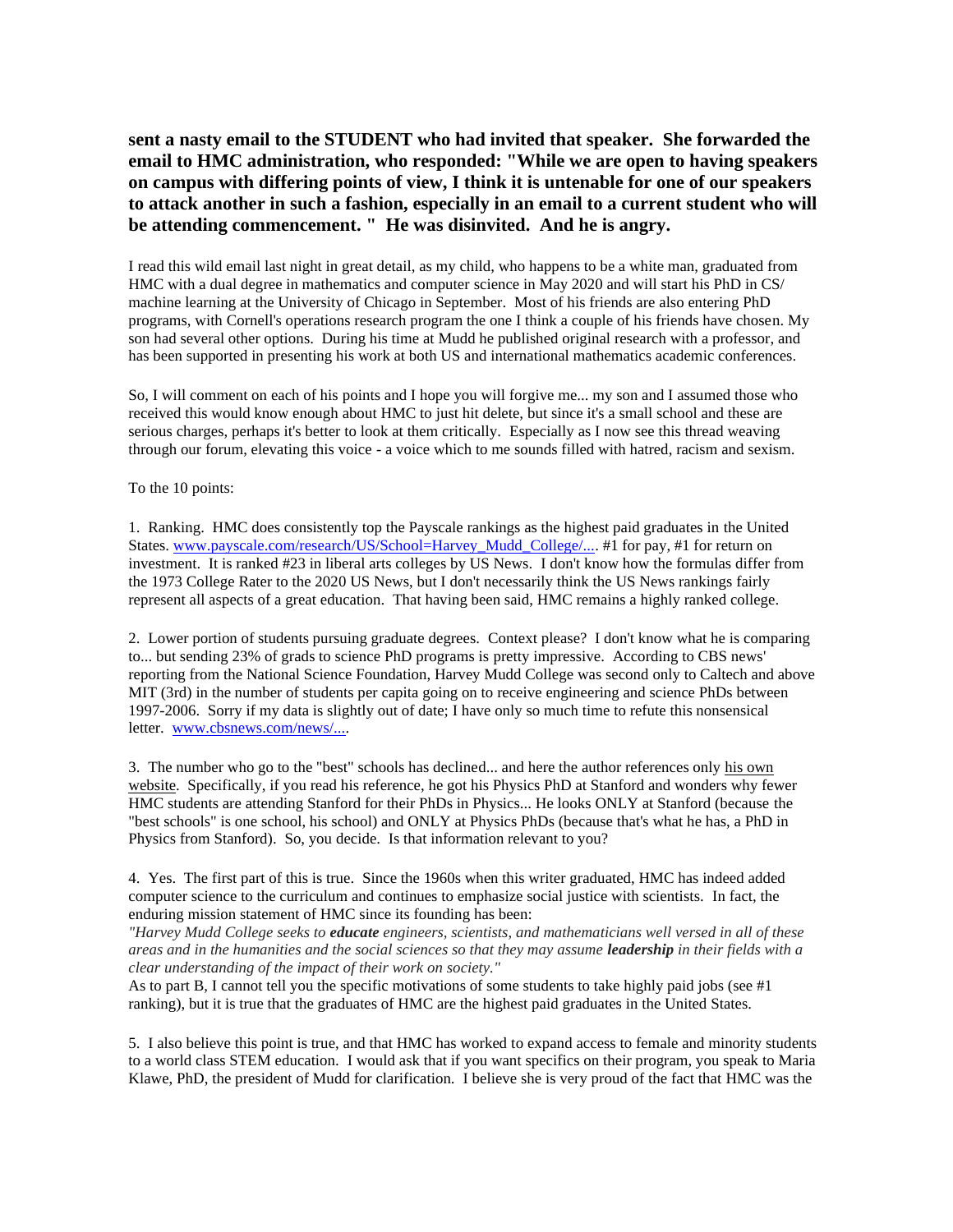first college in the US to graduate more women than men in both computer science and engineering. [qz.com/730290/...](https://qz.com/730290/harvey-mudd-college-took-on-gender-bias-and-now-more-than-half-its-computer-science-majors-are-women/#:~:text=Harvey%20Mudd%20College%2C%20in%20Claremont,%2C%20that%20figure%20is%2055%25.)

I only question the author's assertion that this creates a campus environment detrimental to white males OR that white males are somehow inherently better at STEM. I would need evidence beyond his opinion on these issues, and even then, as a scientist and a woman and a mother of a white man who attended HMC and loved it, I don't think I would buy what he is trying to sell. I'm personally pretty happy that my son respects women and people of all shades and colors as equals in intellect and talent.

6. Yep, tuition has gone up since 1960. Here and everywhere.

7. Yes, it does seem that Mudd hired a professor with an expertise in racial issues and an interest in BLM, according to the referenced article: "Joining Harvey Mudd College this fall as an assistant professor of psychology, Gampa recently received his PhD in social psychology from the University of Virginia. There, he conducted research on racial attitudes and actively organized students against white supremacist groups such as the KKK."

Again, whether you celebrate or disparage this decision I will leave to you, my esteemed colleagues.

8. I am not sure whether Prof. Klawe reversed her position on BLM. However, she was apologetic to the community when she did not initially explicitly write that "Black Lives Matter" in an email, and she clarified her position immediately. So, perhaps our author would see this as even worse. Regardless, Prof. Klawe has publicly stated that "Black Lives Matter," a position with which this author clearly and vehemently disagrees.

9. Here is the crux. If you are really interested, read the email chains he has attached. I have tried to summarize his issue, that he was disinvited to speak after sending what HMC believes was an email that "crossed the line" to a STUDENT, in bold at the top of this way too long rebuttal.

10. This made me smile a little. The first guy listed on the AAAS website BoD is a professor of physics and molecular and cellular biology at Stanford... which is also (see #3) the only acceptable physics program. So, maybe he's a little confused? The other board members represent schools such as Brown, MIT, Georgia Tech, Case Western Reserve, University of Michigan, University of Washington, University of Maryland, etc... as well as groups like the NIH and the Gates Foundation. I don't think they are secretly working together to destroy science. Here is their comment on the #shutdownstem movement:

Science, engineering, and medicine are not immune to the discrimination, subjugation, and silencing of minority colleagues and voices. The reasons for this are deeply ingrained in the systems that govern the conduct of these fields. When we hold up a mirror to the scientific enterprise, we see that it's not only politicians and law enforcement that need to be reminded that Black lives matter..."As part of this, AAAS acknowledges and supports  $\frac{H \text{ShutDownSTEM}}{H}$ , a grassroots movement that aims to 'transition to a lifelong commitment of actions to eradicate anti-Black racism in academia and STEM.'"

Again, this is an author who is seemingly very angry about efforts to include people of color in academia and STEM.

Do I feel better or worse that I spent all of my disposable income and more to send my son to Mudd? BETTER.

[#blm.](https://network.iecaonline.com/search?s=%23blm&executesearch=true) #girlswhocode. Pick your hashtag - I would urge any student talented enough and fortunate enough to have the opportunity to attend this incredible academic institution to take it and embrace it and come away a better person for it.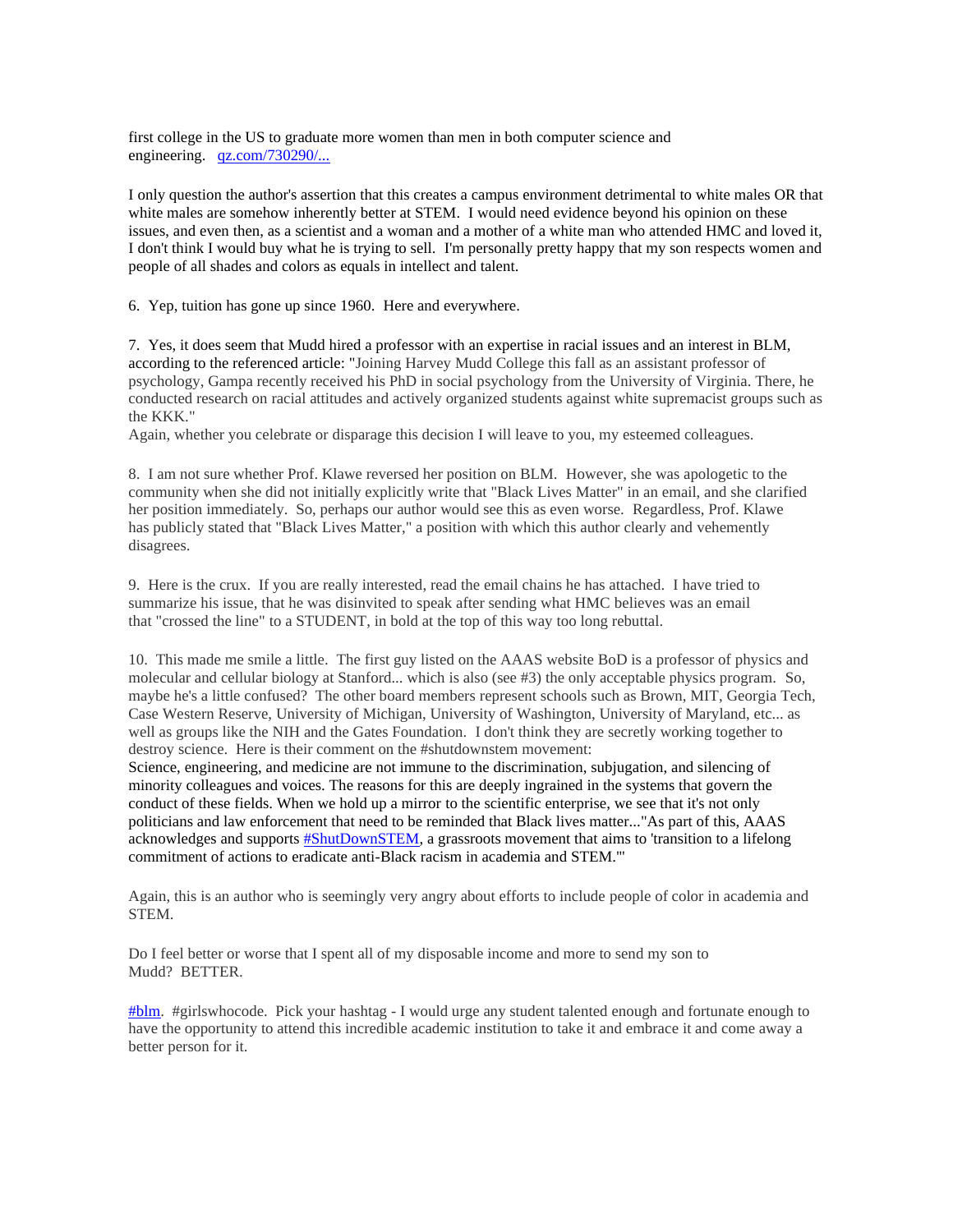-------------------------------------------

Original Message: Sent: 8/4/2020 1:50:00 PM Subject: Harvey Mudd

Hey Everyone,

I just received an email that I want to share. I'm somewhat perplexed as to how this person got my email - I'm sure there is some consulting list he found. But more so, what his purpose in sending this to us?

Christine

*August 4, 2020*

*Re: Harvey Mudd College Promotes Diversity and Social Justice, Not Rigorous STEM Education*

*Dear College Admission Counselor,*

*I am writing because I understand that you counsel high school students on college admission. I request that you inform those students who are interested in STEM colleges about the recent radicalization that has occurred at my alma mater, Harvey Mudd College [\(https://www.hmc.edu/\)](https://www.hmc.edu/). Since 2006 the current HMC President Maria M. Klawe has steadily replaced academic excellence, academic diversity, and academic freedom at this formerly distinguished STEM college with a strong emphasis on diversity and social justice. Since June HMC has fully supported the Black Lives Matter (BLM) Movement. Potential HMC students need to be aware of these facts:*

*1) HMC has a 2020 US News National Liberal Arts College best value ranking of #83 and overall ranking of #23 [\(www.usnews.com/best-colleges/rankings/...\)](https://www.usnews.com/best-colleges/rankings/national-liberal-arts-colleges). By comparison, the 1973 College Rater showed that Haverford and Swarthmore were the only US colleges ranked higher than HMC and that Caltech and Stanford were the only California universities ranked higher than HMC.*

*2) The portion of HMC graduates who attend graduate or professional school has declined dramatically to 23% in 2019 [\(www.hmc.edu/about-hmc/fast-facts\)](https://www.hmc.edu/about-hmc/fast-facts/).*

*3) The portion of HMC graduates who obtain a PhD from the best STEM graduate schools has declined dramatically based on my evidence for HMC physics majors [\(www.scientificintegrityinstitute.org/...\)](http://www.scientificintegrityinstitute.org/HMCPhysics021219.pdf).*

*4) HMC has shifted from training students in its original four STEM fields of engineering, physics, chemistry, and math to training students in computer science, with a strong focus on social justice. The apparent goal of most current HMC students is to use their BS degree to obtain a job with a high initial salary, rather than to become a distinguished scientist or engineer with an advanced degree.*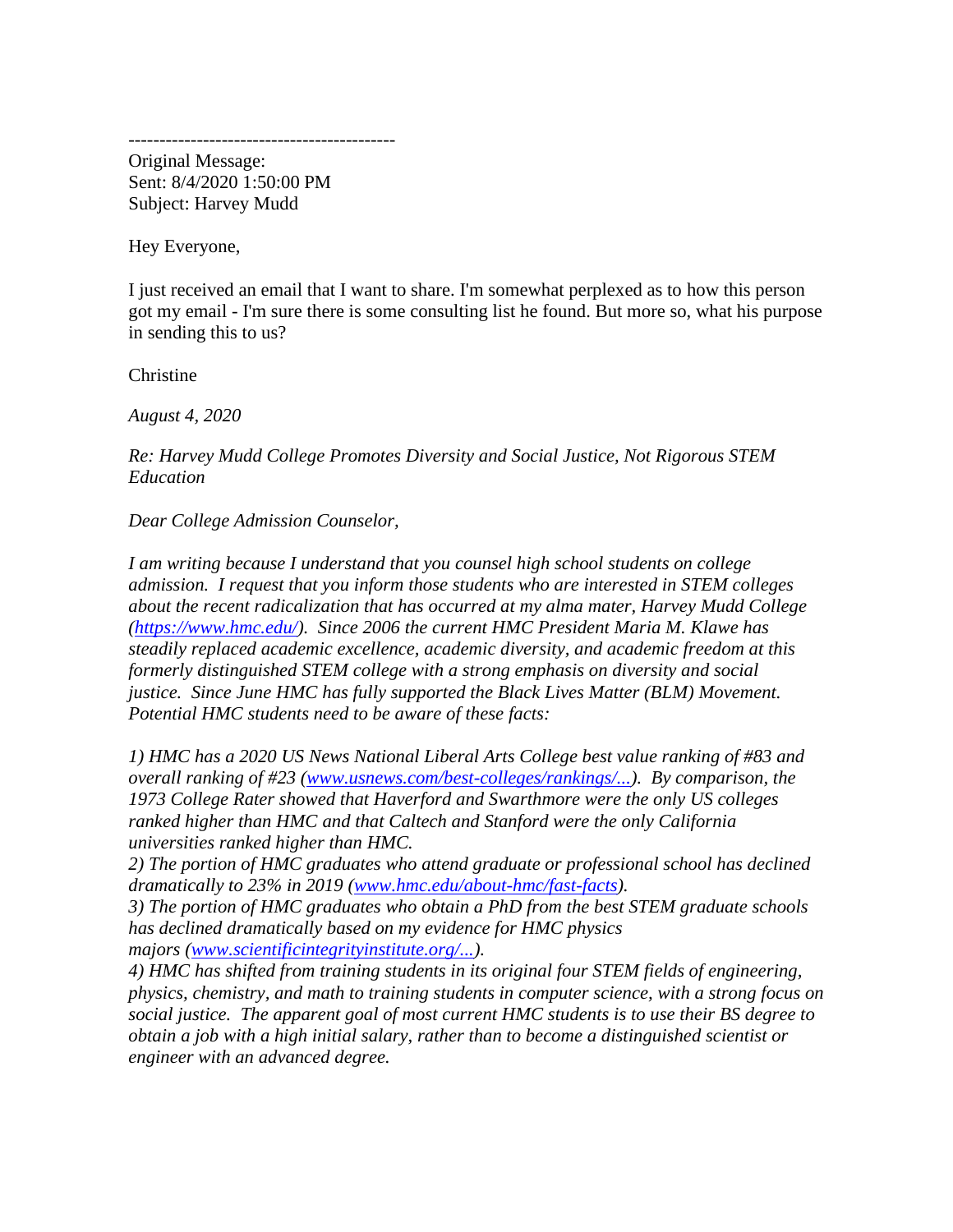*5) HMC now preferentially selects female and minority students in order to promote "diversity, equity, and inclusion" [\(www.inc.com/kimberly-weisul/...\)](https://www.inc.com/kimberly-weisul/how-harvey-mudd-college-achieved-gender-parity-computer-science-engineering-physics.html). The current campus environment is particularly bad for white males, who have traditionally been the HMC graduates most qualified for STEM careers [\(www.washingtonexaminer.com/weekly](https://www.washingtonexaminer.com/weekly-standard/even-harvey-mudd-a-math-and-science-college-has-surrendered-to-the-social-justice-movement)[standard/...\)](https://www.washingtonexaminer.com/weekly-standard/even-harvey-mudd-a-math-and-science-college-has-surrendered-to-the-social-justice-movement).*

*6) HMC tuition has increased dramatically from \$1,000 in 1960 to the current level of \$58,359, which is essentially the highest tuition for a US liberal arts* 

*college [\(www.hmc.edu/about-hmc/fast-facts\)](https://www.hmc.edu/about-hmc/fast-facts/). One reason for the high tuition is the \$703,000 annual salary of President Klawe [\(claremontindependent.com/...\)](https://claremontindependent.com/claremont-presidents-pay-shows-large-disparities/).*

*7) Based on several measures, HMC professors have these political leanings: 65% very liberal, 32% liberal, and 3% conservative. There are NO conservative professors under the age of 50. This liberal domination is clearly reflected in the new 2020 faculty members [\(www.hmc.edu/about-hmc/2020/06/15/...\)](https://www.hmc.edu/about-hmc/2020/06/15/harvey-mudd-announces-new-faculty-for-2020/), who include an expert on BLM [\(tsl.news/anup](https://tsl.news/anup-gampa-black-lives-matter/)[gampa-black-lives-matter\)](https://tsl.news/anup-gampa-black-lives-matter/).*

*8) HMC Student groups like BLAM promote radical policies on campus. A recent example is the student pressure that led President Klawe to reverse her initial position in order to support the BLM Movement [\(claremontindependent.com/...\)](https://claremontindependent.com/harvey-mudd-president-reverses-position-initially-no-institutional-support-blm/).*

*9) HMC disrespects and rejects "politically incorrect" campus speakers like Dr. Chrissy Lawrence [\(claremontindependent.com/...\)](http://claremontindependent.com/monsanto-speaker-claremont-is-by-far-the-worst-student-audience-ever-encountered/) and* 

*me [\(www.scientificintegrityinstitute.org/HMCBlock011219.pdf\)](http://www.scientificintegrityinstitute.org/HMCBlock011219.pdf).*

*10) President Klawe, as a member of the American Association for the Advancement of Science Board of Directors [\(www.aaas.org/governance#bod\)](https://www.aaas.org/governance#bod), is playing a major national role in the current AAAS deconstruction of science and the scientific method. This deconstruction involves diverting science away from integrity and transparency and toward a focus on social justice, BLM, and "ShutDownSTEM" [\(www.aaas.org/news/...\)](https://www.aaas.org/news/aaas-ceo-statement-shutdownstem-and-black-lives-matter).*

*Any high school student interested in HMC needs to visit the campus and personally determine the current conditions at HMC and check the validity of the above facts. Also, they need to compare HMC with other STEM colleges like Caltech and MIT. Finally, I welcome you and/or any student who wants specific information about HMC to contact me directly.*

*Thank you very much for your consideration.*

*Sincerely yours, James E. Enstrom, PhD, MPH, FFACE Co-Valedictorian, HMC Class of 1965 Retired UCLA Research Professor (Epidemiology) President, Scientific Integrity Institute [SCIENTIFIC INTEGRITY INSTITUTE](http://scientificintegrityinstitute.org/) <http://scientificintegrityinstitute.org/> [jenstrom@ucla.edu](mailto:jenstrom@ucla.edu)* ------------------------------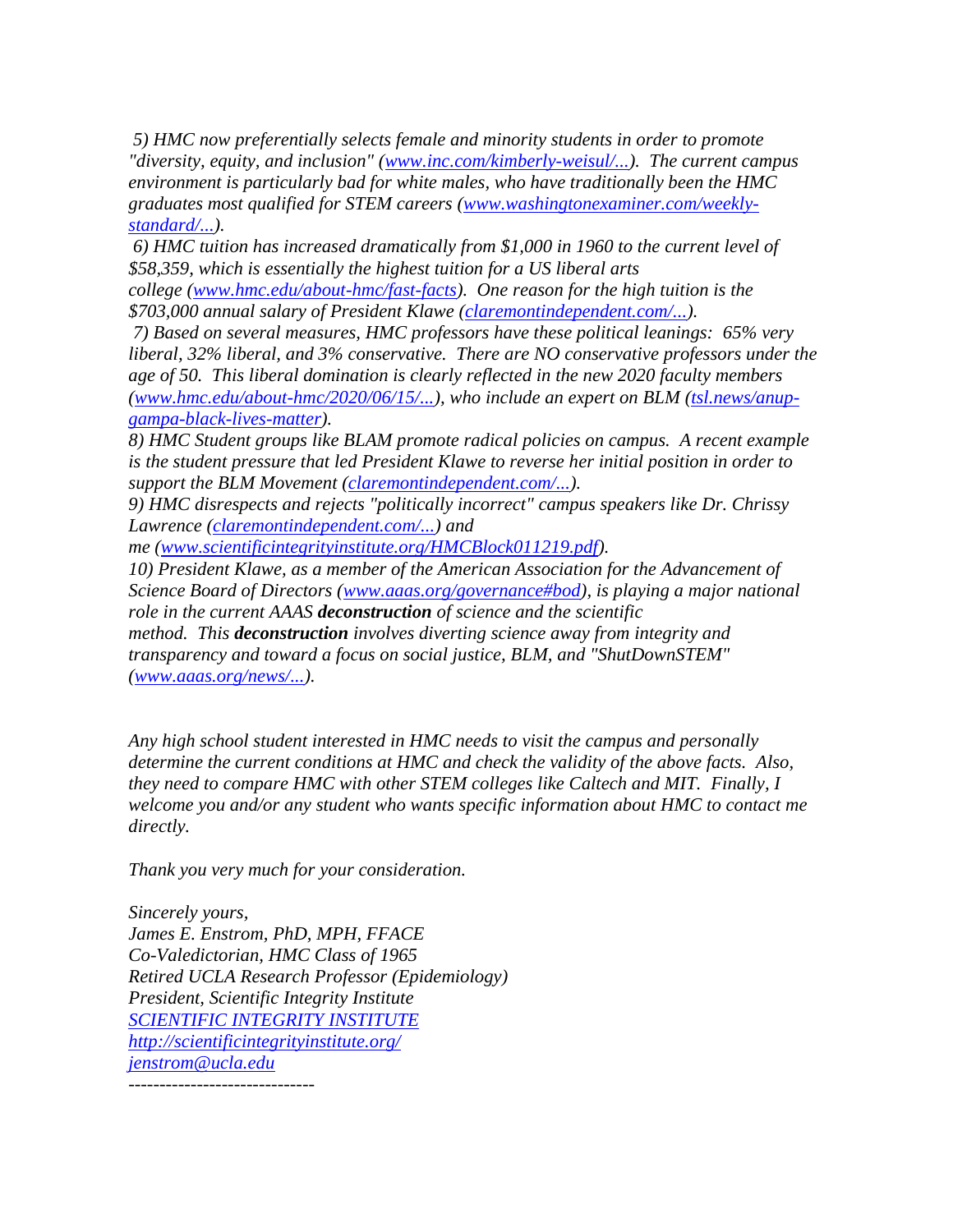## August 4, 2020

Re: Harvey Mudd College Promotes Diversity and Social Justice, Not Rigorous STEM Education

Dear College Admission Counselor,

I am writing because I understand that you counsel high school students on college admission. I request that you inform those students who are interested in STEM colleges about the recent radicalization that has occurred at my alma mater, Harvey Mudd College [\(https://www.hmc.edu/\)](https://www.hmc.edu/). Since 2006 the current HMC President Maria M. Klawe has steadily replaced academic excellence, academic diversity, and academic freedom at this formerly distinguished STEM college with a strong emphasis on diversity and social justice. Since June HMC has fully supported the Black Lives Matter (BLM) Movement.

Potential HMC students need to be aware of these facts:

1) HMC has a 2020 US News National Liberal Arts College best value ranking of #83 and overall ranking of #23 [\(https://www.usnews.com/best-colleges/rankings/national-liberal-arts-colleges\)](https://www.usnews.com/best-colleges/rankings/national-liberal-arts-colleges). By comparison, the 1973 College Rater showed that Haverford and Swarthmore were the only US colleges ranked higher than HMC and that Caltech and Stanford were the only California universities ranked higher than HMC.

2) The portion of HMC graduates who attend graduate or professional school has declined dramatically to 23% in 2019 [\(https://www.hmc.edu/about-hmc/fast-facts/\)](https://www.hmc.edu/about-hmc/fast-facts/).

3) The portion of HMC graduates who obtain a PhD from the best STEM graduate schools has declined dramatically based on my evidence for HMC physics majors [\(http://www.scientificintegrityinstitute.org/HMCPhysics021219.pdf\)](http://www.scientificintegrityinstitute.org/HMCPhysics021219.pdf).

4) HMC has shifted from training students in its original four STEM fields of engineering, physics, chemistry, and math to training students in computer science, with a strong focus on social justice. The apparent goal of most current HMC students is to use their BS degree to obtain a job with a high initial salary, rather than to become a distinguished scientist or engineer with an advanced degree.

5) HMC now preferentially selects female and minority students in order to promote "diversity, equity, and inclusion" ([https://www.inc.com/kimberly-weisul/how-harvey-mudd-college-achieved-gender](https://www.inc.com/kimberly-weisul/how-harvey-mudd-college-achieved-gender-parity-computer-science-engineering-physics.html)[parity-computer-science-engineering-physics.html\)](https://www.inc.com/kimberly-weisul/how-harvey-mudd-college-achieved-gender-parity-computer-science-engineering-physics.html). The current campus environment is particularly bad for white males, who have traditionally been the HMC graduates most qualified for STEM careers [\(https://www.washingtonexaminer.com/weekly-standard/even-harvey-mudd-a-math-and-science](https://www.washingtonexaminer.com/weekly-standard/even-harvey-mudd-a-math-and-science-college-has-surrendered-to-the-social-justice-movement)[college-has-surrendered-to-the-social-justice-movement\)](https://www.washingtonexaminer.com/weekly-standard/even-harvey-mudd-a-math-and-science-college-has-surrendered-to-the-social-justice-movement).

6) HMC tuition has increased dramatically from \$1,000 in 1960 to the current level of \$58,359, which is essentially the highest tuition for a US liberal arts college [\(https://www.hmc.edu/about-hmc/fast](https://www.hmc.edu/about-hmc/fast-facts/)[facts/\)](https://www.hmc.edu/about-hmc/fast-facts/). One reason for the high tuition is the \$703,000 annual salary of President Klawe [\(https://claremontindependent.com/claremont-presidents-pay-shows-large-disparities/\)](https://claremontindependent.com/claremont-presidents-pay-shows-large-disparities/).